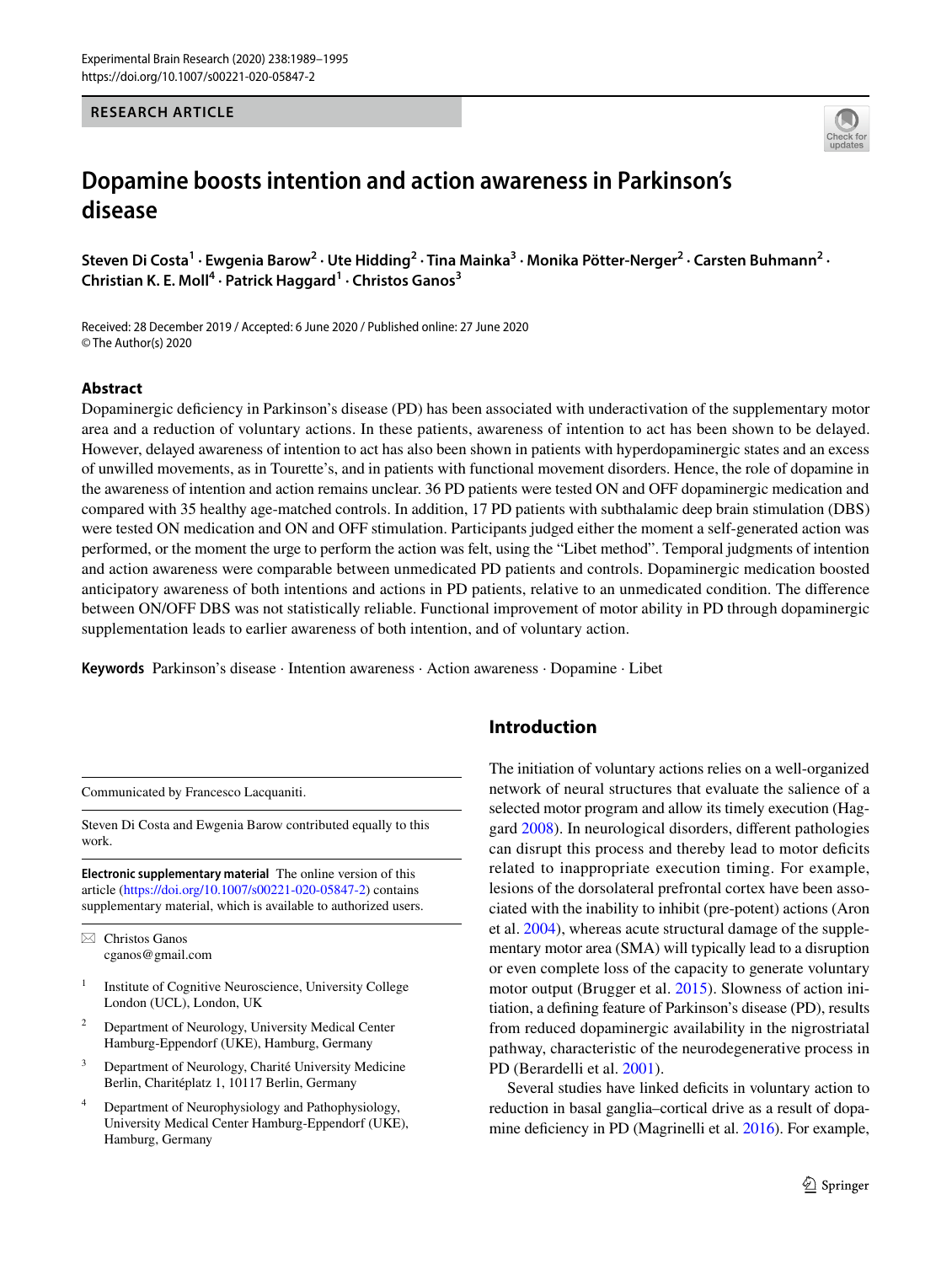the build-up of the Readiness Potential was found to be reduced and delayed in PD patients, compared to healthy volunteer controls (Berardelli et al. [1989](#page-5-4); Marsden et al. [1995](#page-6-1)). Interestingly, this physiological signal has also been widely associated with the subjective experience of intention and volition. For example, Libet et al. showed that the subjective experience of the intention to move followed the gradual build-up of the Readiness Potential (Libet [1983](#page-6-2)). Therefore, one might expect that the reduced physiological drive in action initiation circuits in PD might be accompanied by an altered subjective experience of volition. However, clinical experience does not clearly favor this view—patients typically express the wish to move, but lack the motor capacity to do so—and indeed, the relation between the timing of the Readiness Potential and the timing of conscious intention to act remain unclear (Matsuhashi and Hallett [2008\)](#page-6-3).

One previous study reported that PD patients show signifcant delays in the awareness of their intention to act (Tabu et al. [2015](#page-6-4)). However, the study sample was relatively small  $(n=13)$ for each group: patients and controls) and detailed effects of disease severity and dopaminergic state (medication ON/OFF) could not be examined. Indeed, disease severity was heterogeneous in the patient group (Hoehn and Yahr stages 1–4) and all patients were examined in dopaminergic OFF condition only. Further, intention awareness is also delayed in hyperkinetic movement disorders––including Tourette syndrome (Baek et al. [2017;](#page-5-5) Edwards et al. [2011](#page-5-6); Moretto et al. [2011](#page-6-5)), a disorder putatively characterized by a hyperdopaminergic state (Maia and Conceicao [2018\)](#page-6-6)––challenging the idea that late awareness of intention is a direct and specifc consequence of dopamine defciency. The exact role of dopamine in the awareness of intentions thus remains unclear.

In the present study, we sought to explore temporal judgments of intention and action awareness in a large sample of PD patients and age-matched healthy controls. We specifcally investigated the infuence of PD pathology and dopaminergic intervention. An additional group of PD patients with subthalamic deep brain stimulation (DBS) was also examined to assess the efects of stimulation. There were two key hypotheses. First, if delayed intention awareness is a general feature of pathology, then patients OFF intervention should show delayed awareness relative to healthy controls (Tabu et al. [2015\)](#page-6-4). Second, improvement of motor performance via restoration of dopaminergic availability through pharmacology or functional intervention (DBS) should infuence awareness of intention and of action.

## **Methods**

#### **Participants**

This experiment conformed to the Declaration of Helsinki and was approved by the Hamburg Ethics Committee. All participants agreed to participate in the study and signed a consent form. They all reported normal or corrected to normal vision and hearing. In total, 40 medicated PD patients (medication group: 27 males) with a mean age of  $58 \pm 8$  (standard deviation; SD) and further 20 PD patients with DBS (DBS group: 13 males) and a mean age of  $65 \pm 7$ (SD) attending the Department of Neurology of the University Medical Centre Hamburg-Eppendorf agreed to participate and were included in the study. Thirty-fve healthy, age-matched [10 males,  $59 \pm 10$  years (mean age  $\pm$  SD)] volunteers were also included in the study and served as a control group.

Inclusion criteria for patients were a diagnosis of PD according to the Movement Disorders Society clinical diagnostic criteria and stable treatment and clinical condition for at least 4 weeks prior to the study (Postuma et al. [2015](#page-6-7)). For all patients, the following demographic and clinical data were collected: Hoehn and Yahr disease severity score (Hoehn and Yahr [1967](#page-6-8)), motor impairment in both OFF and ON medication conditions according to the Unifed Parkinson's Disease Rating Scale Part 3 motor examination (UPDRS-III), and levodopa (L-dopa) and dopamine-agonist (DA) equivalent daily dose (LEDD; Tomlinson [2010\)](#page-6-9) and impulsive behavior according to the Questionnaire for Impulsive–compulsive Behavior Disorders in Parkinson's disease (QUIP-RS; Weintraub et al. [2012](#page-6-10)). For all participants, the Montreal Cognitive Assessment (MOCA; Nasreddine et al. [2005\)](#page-6-11) was employed to assess overall cognitive function and the Multiple Features Target Cancellation (MFCT; Marra et al. [2013](#page-6-12)) for selective visual attention. All participants completed the Beck Depression Inventory (BDI-II; Beck et al. [1996](#page-5-7)).

Exclusion criteria for all groups were any major concurrent neurological or psychiatric disorders (no exclusions), a MOCA score<26 (one exclusion was made in the DBS group) or a BDI-II score of 16 or more (three exclusions were made in the medication group and two exclusion were made in the DBS group). One participant in the medication group was excluded due to a self-declared inability to understand the task. We, therefore, analyzed data from 36 medication patients, 17 DBS patients and 35 controls.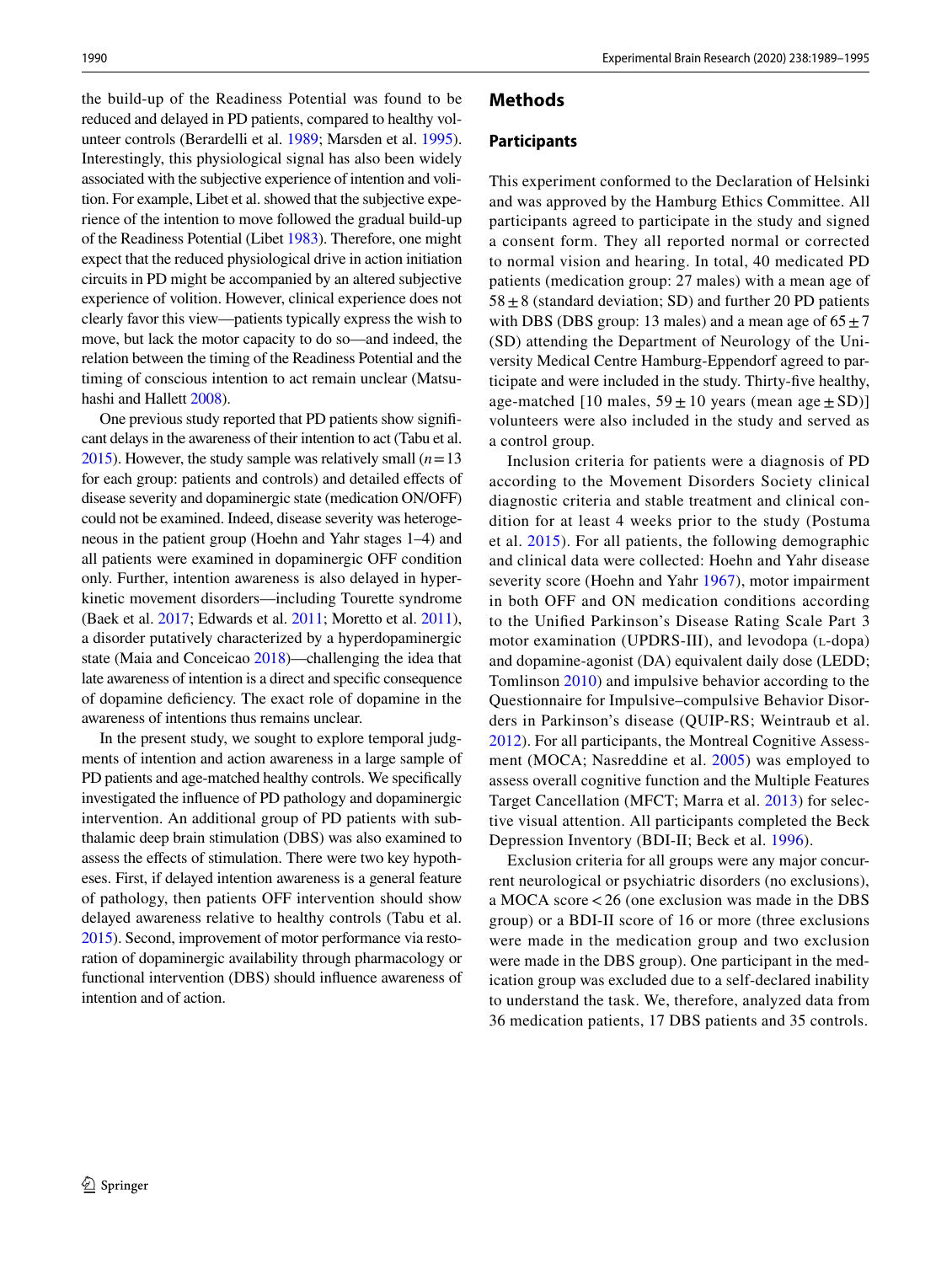#### **Procedure**

Participants were seated at a standard computer keyboard and screen. They fxated a clock with a single rotating hand. The clock diameter was 20 mm and the hand rotated every 2560 ms. At a time of their choosing, but after waiting for at least one full clock rotation, participants pressed the space bar. The clock continued to rotate for a random interval (between 1500 and 2500 ms) and then stopped. According to condition, participants were then prompted to judge the position of the clock hand either at the moment they pressed the space bar (M judgment), or at the moment they frst experienced the urge to press the space bar (W judgment). Participants reported their judgments verbally and the experimenter entered the number using the keyboard.

At the start of the experiment, participants completed a short training block of each type of trial. This training block was repeated until participants were confdent with the task. Participants then completed eight blocks of ten trials each. W and M judgments were assessed in half the blocks each, in pseudorandom order.

Control participants completed the experiment and underwent the clinical assessment only once. Patients completed the experiment twice, once while OFF intervention (medication or DBS) and once while ON. Medication OFF was defned as a withdrawal of all dopaminergic medication for at least 12 h. For a medication ON condition, patients were given an individually adapted dose of water-soluble l-dopa (Madopar LT) based on the previously determined dose needed to achieve "best medication ON" and limited by a maximum of 300 mg to avoid overdosing and dyskinesias. Medication group patients arrived at the experiment having not taken their prescribed medication for a period of at least 12 h. The experiment was then run for the frst time, after which the patients underwent the clinical assessments. Patients were then administered medication and waited half an hour before undergoing a second clinical assessment and then completing the experiment again.

Intervention state was counterbalanced in the DBS group. The required waiting time for the DBS to change state (active/inactive) was set at half an hour. Due to the severity of motor deficits of participants with DBS, ON/OFF manipulation involved only DBS, leaving ongoing medication status unafected (also see Online Resource 1).

All stimuli were presented using LabView 2012 (National Instruments, Austin, TX). To determine if there were any diferences in the time of movement onset between patients and controls and within patients (OFF and ON medication), electromyogram (EMG) recordings were taken from the frst dorsal interosseus muscle. EMG data were analyzed using AcqKnowledge (Biopac Systems Inc. CA, USA).

#### **Analysis**

The dependent variable was calculated by subtracting the W or M judgment from the actual time of the space bar press, as captured by the program, and analyzed by factorial ANOVAs.

Our analyses were chosen to test separately the efects of pathology and intervention. First, to test for an efect of pathology, data from healthy participants and patients OFF medication were submitted to a  $2 \times 2$  between-subject ANOVA with factors task (W or M judgment) and group (patient or control). We then tested for efects of intervention separately for medication and for DBS, with two within-subject ANOVAs with factors state (OFF/ON) and task (W/M).

EMG data from patients on medication and healthy controls were time-locked to the button press and averaged across all trials. The resulting curves were visually inspected for the time of movement onset by two independent researchers blind to the experimental aims and conditions. These results were then averaged across researchers to receive fnal estimates of movement onset for each participant.

# **Results**

Clinical characteristics of our studied sample are presented in Table [1](#page-3-0). Change from OFF/ON due to dopaminergic supplementation or DBS was associated with a significant improvement of motor function as captured by the UPDRS-III as confrmed by individual repeated-measures *t* tests (medication group:  $t_{(35)} = 14.55$ ,  $p < 0.00001$ ; DBS group:  $t_{(16)} = 7.3$ ,  $p < 0.00001$ ).

#### **EMG analysis**

There was a signifcant positive correlation of movement onset estimates across researchers (*r*=0.75, *p*<0.01). Analysis of these estimates showed that the moment of action onset prior to button presses did not difer signifcantly in PD patients between ON and OFF medication states  $(t_{(62)}=0.015, p=0.98, BF_{01}=3.91)$ . There was also no signifcant diference between onset times between patients OFF medication and healthy controls  $(t_{(64)}=1.14, p=0.26,$  $BF_{01} = 2.28$ , see Online Resource 2). We, therefore, proceeded to analyze awareness of action and intentions on the assumption that the neural precedents of the physical movement were comparable across all participants.

First, we examined whether W and M judgments in the PD medication group OFF medication difered from healthy controls. ANOVA yielded a signifcant main efect of task, with W judgments earlier than M judgments  $(F_{(1,138)}=44.43)$ ,  $p < 0.001$ ,  $\eta_p^2 = 0.24$ ,  $BF_{01} = < 0.001$ ). There was no significant effect of group  $(F_{(1,138)} < 0.001, p = 0.995, \eta_p^2 < 0.001,$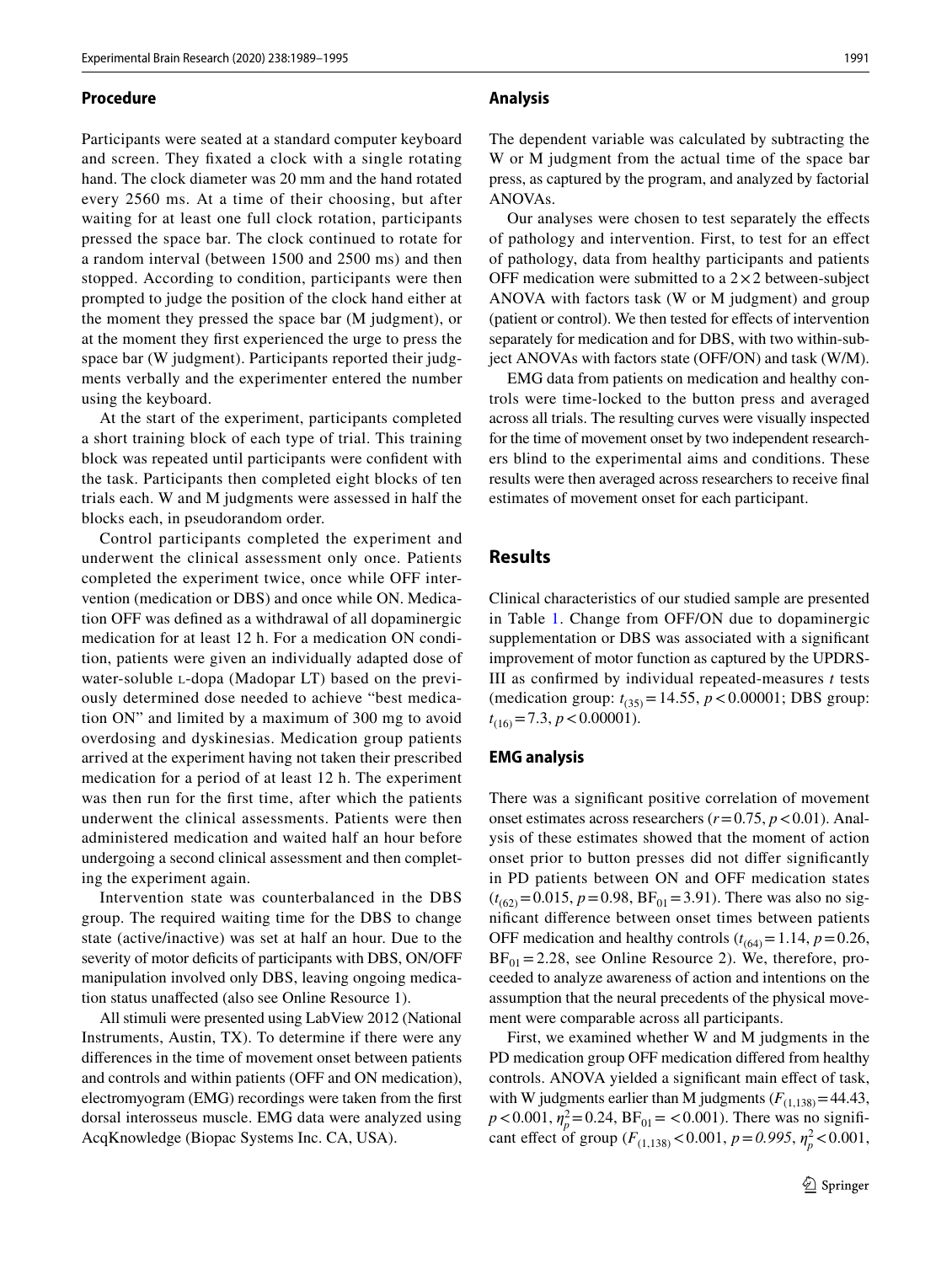## <span id="page-3-0"></span>**Table 1** Clinical characteristics

| Variable                                  | Medication group $(N=36)$ | DBS group $(N=17)$ | Control group $(N=35)$ |
|-------------------------------------------|---------------------------|--------------------|------------------------|
| Age, mean (SD), years                     | 57.50 (8.33)              | 65.29 (7.28)       | 58.71 (10.41)          |
| Sex, No. $(\%)$                           |                           |                    |                        |
| Female                                    | 9(25)                     | 4(23.53)           | 25(71.43)              |
| Male                                      | 27(75)                    | 13 (76.47)         | 10(28.57)              |
| MOCA, mean (SD)                           | 28.03 (1.30)              | 28.24(1.60)        | 28.29(1.36)            |
| BDI-II, mean (SD)                         | 6.44(3.62)                | 6.41(4.42)         | 3.57(3.79)             |
| Disease duration, mean (SD), years        | 5.19(3.23)                | 12.18(5.47)        | NA                     |
| Hoehn and Yahr Stage, mean (SD)           | 1.94(0.53)                | 2.35(0.46)         |                        |
| UPDRS part III MED/DBS OFF, mean (SD)     | 26.25(9.90)               | 33.03 (14.97)      |                        |
| UPDRS part III MED/DBS ON, mean (SD)      | 17.17 (7.06)              | 19.18 (11.15)      |                        |
| Dopamine dose, mean (SD), mg <sup>a</sup> | 194.44 (50.40)            | NA                 |                        |
| $ICD$ , mean $(SD)$                       | 6.67(5.71)                | 4.31(4.94)         |                        |
| OUIP, mean (SD)                           | 10.47(8.74)               | 9.13(8.75)         |                        |

*BDI* Beck Depression Inventory, *DBS* deep brain stimulation, *ICD* impulse control disorder, *MED* medication, *MOCA* Montreal Cognitive Assessment, *NA* not applicable, *QUIP* Questionnaire for Impulsive-Compulsive Disorders in Parkinson's Disease, *SD* standard deviation, *UPDRS* Unifed Parkinson's Disease Rating Scale

applied dopamine dose to achieve medication ON



<span id="page-3-1"></span>**Fig. 1** Perceived time of intentions (W) and actions (M) relative to actual movement onset comparing: **a** PD patients OFF medication and healthy controls. **b** PD patients OFF and ON medication. The

OFF data is the same as in (**a**). **c** PD patients OFF and ON DBS. Error bars represent standard errors

 $BF_{01} = 5.81$ ) and no interaction ( $F_{(1,138)} = 0.26$ ,  $p = 0.61$ ,  $\eta_p^2 = 0.001$ ,  $BF_{01} = 3.46$ ) (Fig. [1a](#page-3-1)). There was, therefore, no evidence that PD patients performed any diferently to healthy controls. There was no correlation of either M and W judgments with disease severity in OFF (UPDRS-III). (M: *r*=− 0.11, *p*=0.51; W: *r*=0.05, *p*=0.79).

Second, for the PD medication group, we examined the efects of dopamine (OFF/ON state) on W and M judgments using a within-subject ANOVA. A signifcant main efect of task was found, with W judgments earlier than M judgments  $(F_{(1,35)} = 31.2, p < 0.001, \eta_p^2 = 0.41, BF_{01} < 0.001$ . There was also a significant effect of medication state  $(F_{(1,35)}=5.24,$  $p = 0.028$ ,  $\eta_p^2 = 0.01$ ,  $BF_{01} = 2.04$ ) but no interaction  $(F_{(1,35)}=0.61, p=0.44, \eta_p^2<0.001, BF_{01}=4.1)$ , suggesting that patients perceived both W and M events as occurring earlier while on dopaminergic supplementation (Fig. [1](#page-3-1)b). There was no correlation between the diference in M and

W judgments (M–W) in the ON state and applied dopamine dose to achieve medication ON ( $r = -0.03$ ,  $p = 0.86$ ).

Finally, we controlled whether DBS (DBS ON/DBS OFF) plays a specifc role in W- and M-judgments. Here, withinsubject ANOVA showed a strong effect of task, with W judgments earlier than M judgments  $(F_{(1,16)} = 18.13, p < 0.001,$  $\eta_p^2$ =0.4, BF<sub>01</sub> < 0.001), but there was no significant effect of state  $(F_{(1,16)} = 1.66, p = 0.22, \eta_p^2 = 0.01, BF_{01} = 2.56)$  and no interaction  $(F_{(1,16)}=0.16, p=0.69, \eta_p^2=0.01, BF_{01}=2.98)$ (Fig. [1](#page-3-1)c). There was, therefore, no evidence that PD patients perceive the timing of their intentions and actions diferently while ON than OFF DBS. Note, however, that the pattern of results is numerically similar to that of the medication group.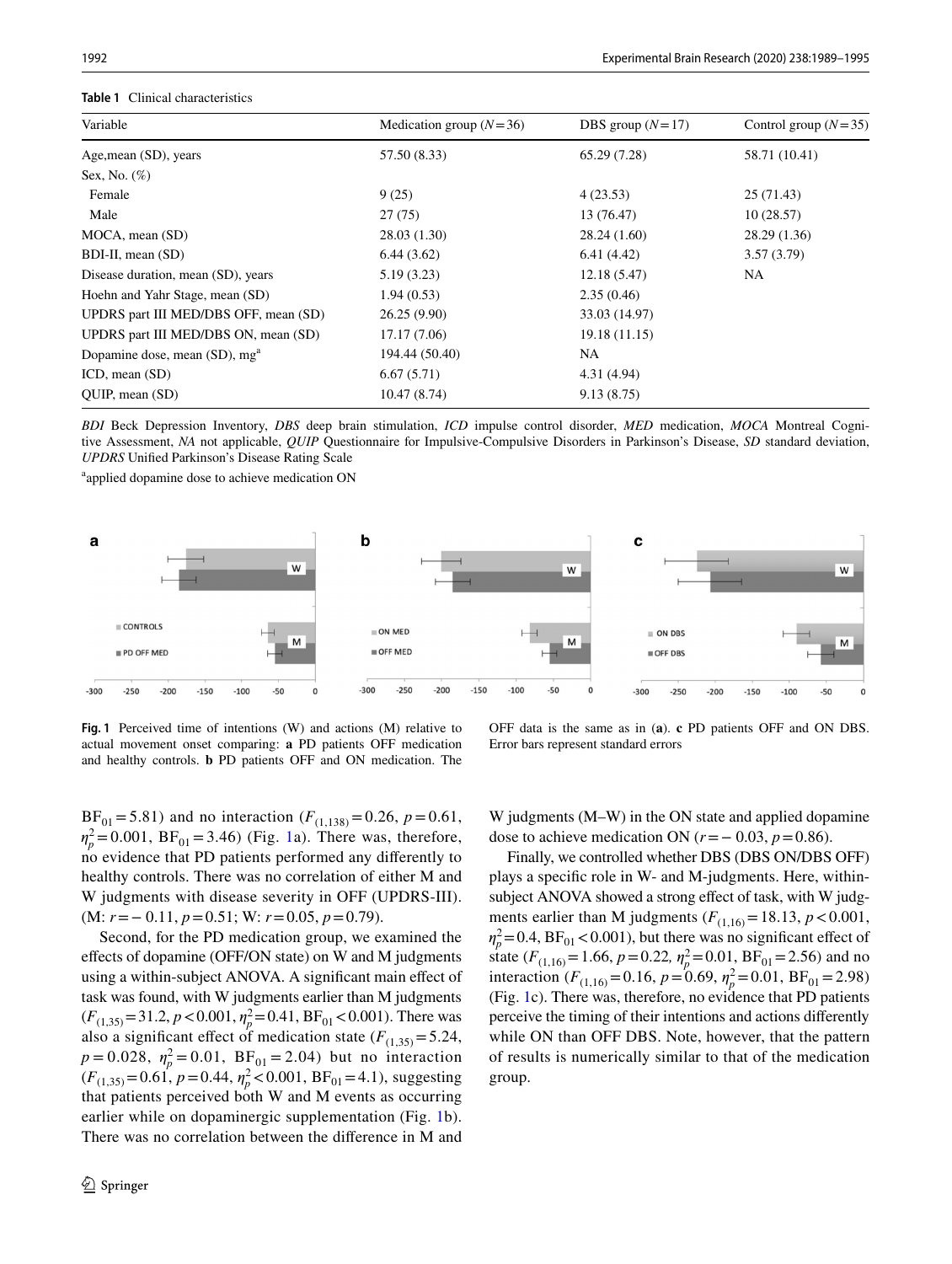#### **Discussion**

The results obtained in these experiments suggest that temporal judgments of intention and action awareness are comparable between PD patients and healthy controls. Furthermore, dopaminergic supplementation leads to a more anticipatory awareness of both intentions and actions in PD patients.

Previous research suggested that diminished dopaminergic drive to frontal areas reduces the capacity to make self-generated movements (Aron et al. [2004](#page-5-1); Marsden et al. [1995\)](#page-6-1). Similar results were recently reported in rodents (da Silva et al. [2018\)](#page-5-8). Further, dopaminergic interventions have been shown to increase readiness potential (RP) amplitude (Berardelli et al. [2001\)](#page-5-3). In line with this, we found a main efect of ON versus OFF intervention, with no interaction with intervention type (DBS or medication), or judgment type (M, W).

The absence of any signifcant diference in temporal judgments between PD patients and healthy controls aligns with clinical experience. Despite motor impairments, the intention to move is typically unaltered in patients, even if the translation of intention into action may be impaired (Nutt et al. [2011](#page-6-13)). Our data support this observation with an implicit measurement, which may avoid some of the cognitive biases that can infuence explicit self-reports (Bandura [1989;](#page-5-9) Metcalfe and Greene [2007\)](#page-6-14). Additionally, we found that PD patients were able to monitor the temporal aspects of movement preparation and execution with comparable precision to healthy controls.

These results are in contrast to Tabu et al. ([2015\)](#page-6-4), who found that awareness of intention was delayed in PD, while awareness of action itself was not. This discrepancy may be due to factors that difered between the two studies. As an example, the age of participants and the severity of PD may have infuenced performance (participants in Tabu's study were roughly 10 years older and more severely afected compared to our patient sample). A diference in temporal judgments may become more readily detected as disease severity increases, or simply with age. However, our data do not support this hypothesis, as no correlation between either W or M judgments and disease severity was observed in our sample of 36 patients with PD.

We found a clear effect of dopaminergic medication. Patients made signifcantly earlier W and M judgments while ON medication than while OFF. The observed shift in perception may refect a hyper-dopaminergic state in patients tested ON medication. Since dopamine has strong efects on both attention and time perception (Meck [2005](#page-6-15)), a general

change in perceived event timing might be expected when available dopamine is increased.

We did not find evidence for an effect of DBS on perceived time of events. This may be due to the continued presence of dopaminergic medication in the DBS group, which could be interpreted as a ceiling effect driven by medication since DBS patients also received dopaminergic medication. In addition, the variability of timing estimates across individual patients was higher in the DBS group than in either of the other two groups. Thus, we cannot make strong claims about the efect of DBS on action awareness in PD. Numerically, the efects of DBS and dopaminergic medication were comparable.

Our data could be interpreted in two ways. First, the earlier timing of awareness after intervention could refect a change in perceptual detection of movement-related processes. Alleviating the motor symptoms of PD via dopaminergic supplementation may have resulted in a neural environment where the signals driving voluntary action emerge more readily from the general motor noise. These signals would thus become more detectable: participants might strategically lower a perceptual threshold for detecting these signals, without risking increased false positives. Alternatively, dopaminergic medication might change the way the participants use the clock to report the perceptual detection of these signals. According to the "prior entry" phenomenon (Spence et al. [2001\)](#page-6-16), an attended event appears to happen earlier than an unattended event. Thus, if medication boosted attention to internal movement-related signals, W and M times would shift earlier, as we have found. Increasing attention to the clock would have the opposite efect.

Moore et al. ([2010](#page-6-17)) reached somewhat similar conclusions from a study testing PD patients in a diferent experimental paradigm. Using an "intentional binding" task (Haggard et al. [2002](#page-6-18); for a review, see Moore and Obhi [2012](#page-6-19)) to measure the sense of agency for voluntary actions and their outcomes, they found an efect of dopamine on the perceived times of both actions (a button press) and their subsequent efects (a tone). Participants reported that the perceived time of the tone was shifted towards the time of the button press, and that the perceived time of the button press was shifted towards the time of the tone it produced. This binding efect was comparable to healthy controls for PD patients OFF medication, but was signifcantly stronger for PD patients ON medication. These results are consistent with the interpretations of the present study, i.e. a dopamine boost might strengthen signal detection, and/ or cause a shift of attention to internal processes, rather than external events. However comparing the two studies requires caution, as the experimental paradigms are slightly diferent, as are the theoretical constructs. Here we have studied the experiences of volition and action, rather than the experience of control over external events.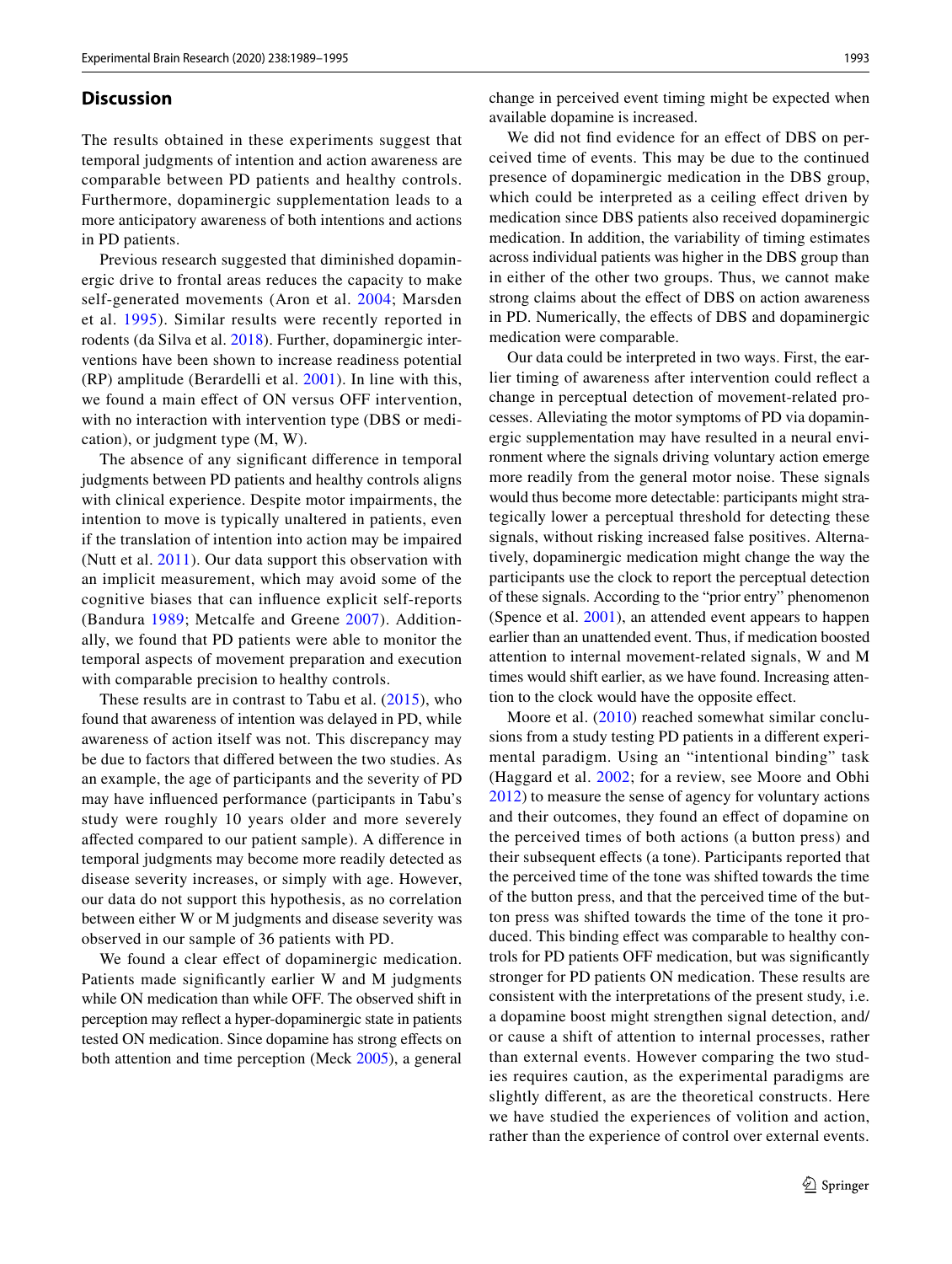Our study faces some limitations. First, the DBS group was small  $(n = 17)$  compared to the medicated group  $(n=36)$ , and indeed for DBS no changes were made in concomitant intake of dopaminergic medication. Ideally, patients would have been investigated in complete OFF (medication/DBS) with sole manipulation of DBS. However, advanced PD precluded this possibility as indeed the severity of motor deficits precluded complete withdrawal from all interventions for this experimental condition. Therefore, we cannot exclude a ceiling efect in the DBS group due to concomitant dopaminergic medication. Second, medicated patients always completed the experiment while OFF medication frst, and then again while ON medication. This leads to a potential confound between the medication factor and the order of testing. As dopaminergic medication takes time to achieve full efficacy or to diminish after cessation, this confound could only have been eliminated by running two separate experimental sessions in counterbalanced order with a rest stop of at least 24 h. To maintain a large sample size and reduce drop-out rates, we opted for a single-day testing. Indeed, order-related factors, such as fatigue, or loss of attention cannot, therefore, be ruled out as alternative explanations for the effects observed. However, the fact that inattentiveness has been previously associated with late rather than early W judgements strongly argues against this possibility (Cleeremans and Caspar [2015](#page-5-10); Ganos et al. [2015](#page-5-11)).

We conclude that functional improvement of motor function through dopaminergic supplementation in PD is associated with a boost of both intention awareness and action awareness.

**Acknowledgements** Open Access funding provided by Projekt DEAL. We thank all participants, who took part in this study.

**Author contributions** Conceptualization: EB, PH and CG; methodology: SDC, EB, UH, MPN, CB, CKEM, PH and CG; formal analysis and investigation: SDC, EB, PH and CG; writing––original draft preparation: SDC, EB, PH and CG; writing––review and editing: EB, UH, TM, MPN, CB, CKEM, PH and CG.

**Funding** The study was supported by the German Parkinson Society [reference number 1169/100]. The German Parkinson Society had no role in the design and conduct of the study; collection, analysis, and interpretation of the data; writing of the report; and decision to submit the manuscript for publication.

#### **Compliance with ethical standards**

**Conflict of interest** EB was supported by a grant of the German Parkinson Society during the conduct of the study held by CG. TM receives royalties from Urban Fischer in Elsevier Verlag and lecture fees from GE healthcare. CG received academic research support from the German Parkinson Society, the VolkswagenStiftung (Freigeist) and Actelion Pharmaceuticals. All remaining authors have no disclosures to report.

**Ethical approval** All procedures performed in studies involving human participants were in accordance with the ethical standards of the institutional and national research committee (Hamburg Ethics Committee, PV5362) and with the 1964 Helsinki declaration and its later amendments or comparable ethical standards.

**Open Access** This article is licensed under a Creative Commons Attribution 4.0 International License, which permits use, sharing, adaptation, distribution and reproduction in any medium or format, as long as you give appropriate credit to the original author(s) and the source, provide a link to the Creative Commons licence, and indicate if changes were made. The images or other third party material in this article are included in the article's Creative Commons licence, unless indicated otherwise in a credit line to the material. If material is not included in the article's Creative Commons licence and your intended use is not permitted by statutory regulation or exceeds the permitted use, you will need to obtain permission directly from the copyright holder. To view a copy of this licence, visit<http://creativecommons.org/licenses/by/4.0/>.

# **References**

- <span id="page-5-1"></span>Aron AR, Robbins TW, Poldrack RA (2004) Inhibition and the right inferior frontal cortex. Trends Cogn Sci 8:170–177. [https://doi.](https://doi.org/10.1016/j.tics.2004.02.010) [org/10.1016/j.tics.2004.02.010](https://doi.org/10.1016/j.tics.2004.02.010)
- <span id="page-5-5"></span>Baek K, Donamayor N, Morris LS, Strelchuk D, Mitchell S, Mikheenko Y, Yeoh SY, Phillips W, Zandi M, Jenaway A, Walsh C, Voon V (2017) Impaired awareness of motor intention in functional neurological disorder: implications for voluntary and functional movement. Psychol Med 47:1624–1636. [https://doi.org/10.1017/](https://doi.org/10.1017/S0033291717000071) [S0033291717000071](https://doi.org/10.1017/S0033291717000071)
- <span id="page-5-9"></span>Bandura A (1989) Human agency in social cognitive theory. Am Psychol 44:1175–1184.<https://doi.org/10.1037/0003-066x.44.9.1175>
- <span id="page-5-7"></span>Beck AT, Steer RA, Brown GK (1996) Manual for the beck depression inventory-II. Psychological Corporation, San Antonio
- <span id="page-5-4"></span>Berardelli A, Day BL, Marsden CD, Rothwell JC, Dick JP, Gioux M, Buruma O, Thompson PD, Benecke R, Cantello R (1989) The Bereitschaftspotential is abnormal in Parkinson's disease. Brain 112:233–244. <https://doi.org/10.1093/brain/112.1.233>
- <span id="page-5-3"></span>Berardelli A, Rothwell JC, Thompson PD, Hallett M (2001) Pathophysiology of bradykinesia in Parkinson's disease. Brain 124:2131– 2146. <https://doi.org/10.1093/brain/124.11.2131>
- <span id="page-5-2"></span>Brugger F, Galovic M, Weder BJ, Kagi G (2015) Supplementary motor complex and disturbed motor control––a retrospective clinical and lesion analysis of patients after anterior cerebral artery stroke. Front Neurol 6:209.<https://doi.org/10.3389/fneur.2015.00209>
- <span id="page-5-10"></span>Cleeremans A, Caspar EA (2015) "Free will": are we all equal? A dynamical perspective of the conscious intention to move. Neurosci Conscious 2015:niv009.<https://doi.org/10.1093/nc/niv009>
- <span id="page-5-8"></span>da Silva JA, Tecuapetla F, Paixao V, Costa RM (2018) Dopamine neuron activity before action initiation gates and invigorates future movements. Nature 554:244–248. [https://doi.org/10.1038/natur](https://doi.org/10.1038/nature25457) [e25457](https://doi.org/10.1038/nature25457)
- <span id="page-5-6"></span>Edwards MJ, Moretto G, Schwingenschuh P, Katschnig P, Bhatia KP, Haggard P (2011) Abnormal sense of intention preceding voluntary movement in patients with psychogenic tremor. Neuropsychologia 49:2791–2793. [https://doi.org/10.1016/j.neuropsych](https://doi.org/10.1016/j.neuropsychologia.2011.05.021) [ologia.2011.05.021](https://doi.org/10.1016/j.neuropsychologia.2011.05.021)
- <span id="page-5-11"></span>Ganos C, Asmuss L, Bongert J, Brandt V, Munchau A, Haggard P (2015) Volitional action as perceptual detection: predictors of conscious intention in adolescents with tic disorders. Cortex 64:47–54. <https://doi.org/10.1016/j.cortex.2014.09.016>
- <span id="page-5-0"></span>Haggard P (2008) Human volition: towards a neuroscience of will. Nat Rev Neurosci 9:934–946. <https://doi.org/10.1038/nrn2497>